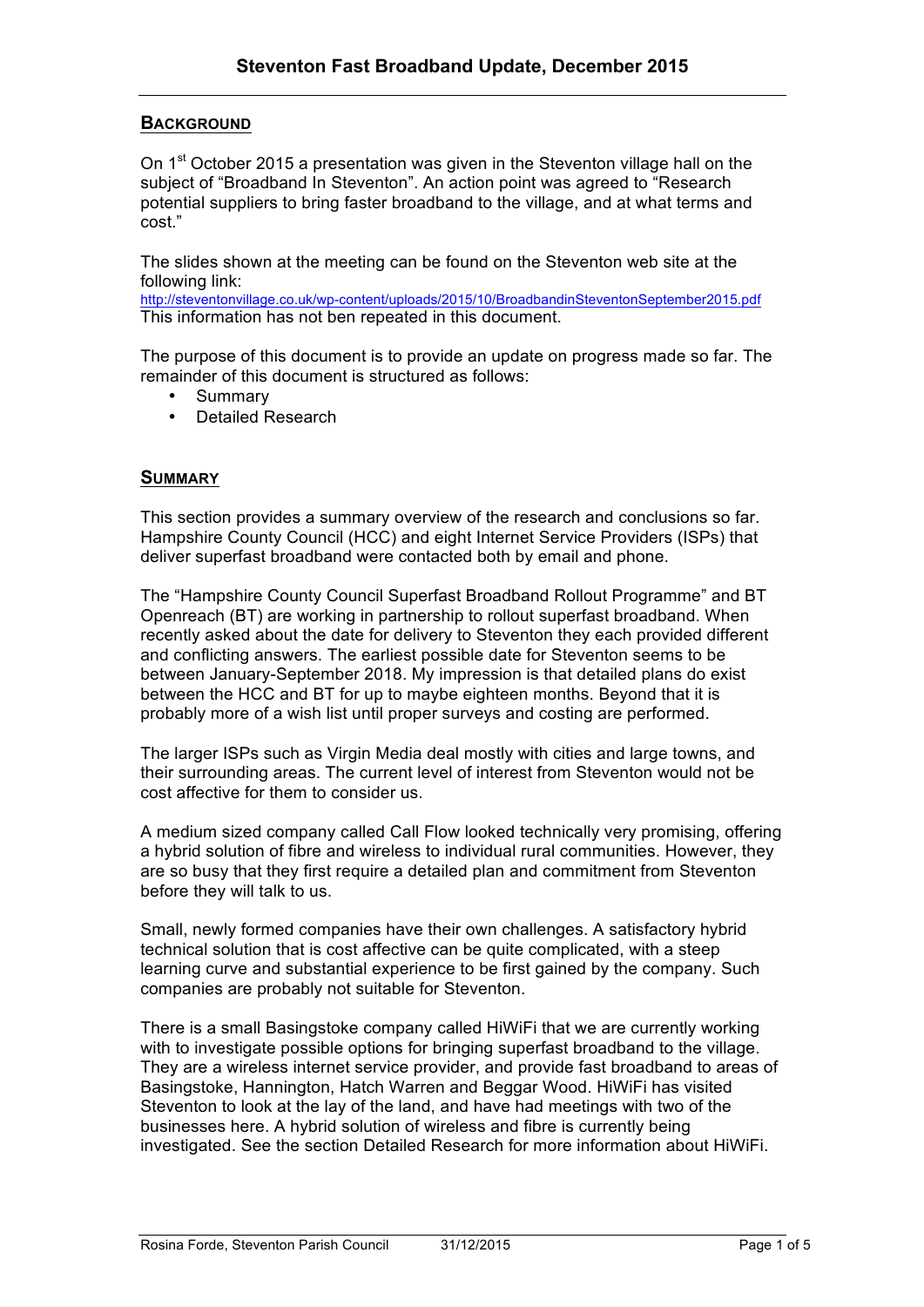There are two concerns for both a supplier and for us in "doing it ourselves". Firstly the financial cost and secondly the longer term viability. If the HCC and BT do decide to bring superfast broadband to Steventon in 2018, then:

- Would we feel that our money has been wasted if we have already opted for an alternative solution?
- A supplier could lose their investment if we switched to BT.
- Would the HCC even consider installing superfast broadband in Steventon if it already had access to it?

On the other hand, Steventon may end up not being included in the HCC rollout programme in 2018.

The government has made a commitment to provide fast (not superfast) broadband to every household by 2020. Fast broadband is defined as up to 10 Mbit/s; would this be fast enough by 2020? Would they be able to afford it once they have done the sums?

In the meantime we are currently pursuing the investigations with HiWiFi.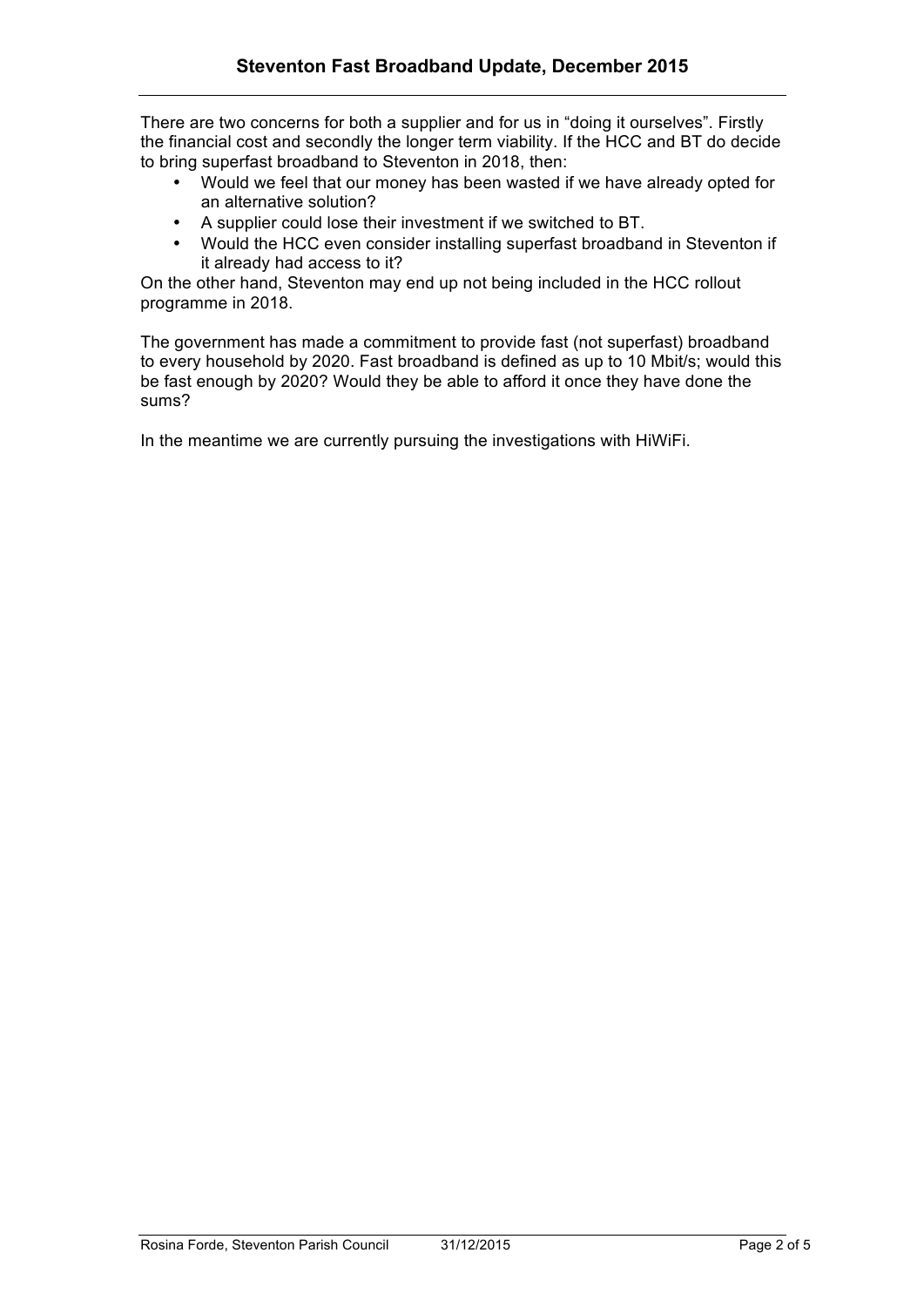# **DETAILED RESEARCH**

The following organisations were contacted:

- Hampshire County Council Superfast Broadband Rollout Programme
- **BT** Openreach
- hyperoptic
- Virgin Media
- Kijoma
- Vispa
- Call Flow
- Gigabeam
- HiWiFi

#### **The Hampshire County Council Superfast Broadband Rollout Programme and BT Openreach**

The Hampshire County Council Superfast Broadband Rollout Programme and BT Openreach are working in partnership to rollout superfast broadband. They were both contacted specifically regarding Steventon pursuing a self-funding route. They each provided different and conflicting answers.

The HCC stated that Steventon was not in the 4% of Hampshire that is too difficult to reach with a fibre installation, and that Wave 2 Phase 5 of their rollout programme planned for January-September 2018 does cover Steventon. Therefore self-funding cannot be considered.

BT Openreach stated that Steventon is too far from the exchange for a fibre installation to be cost effective and other techniques are being explored. They suggested that the cost of a fibre installation could be between £25,000 and £50,000. The cost would be subject to detailed survey and design, and may be higher or lower.

Other suppliers suggested that the BT cost for a fibre installation in Steventon could be more in the region of hundreds of thousands of pounds once a thorough survey was done.

My impression is that detailed plans do exist between the HCC and BT for up to maybe eighteen months. Beyond that it is probably more of a wish list until proper surveys and costing are performed.

## **hyperoptic**

hyperoptic is an internet provider that installs fibre all the way to the premises. This eliminates peak-time slowdowns, buffering and timeouts, and enables gigabit connectivity. They have been awarded the "Best Superfast Broadband" accolade at the 2015 Internet Services Providers Association (ISPA) awards for the third year running.

hyperoptic focuses on bringing its services into developments with fifty or more units, and require everyone in an area to register their interest. They seem to work mainly within cities and stated that there is currently nothing in our area, so they cannot help us.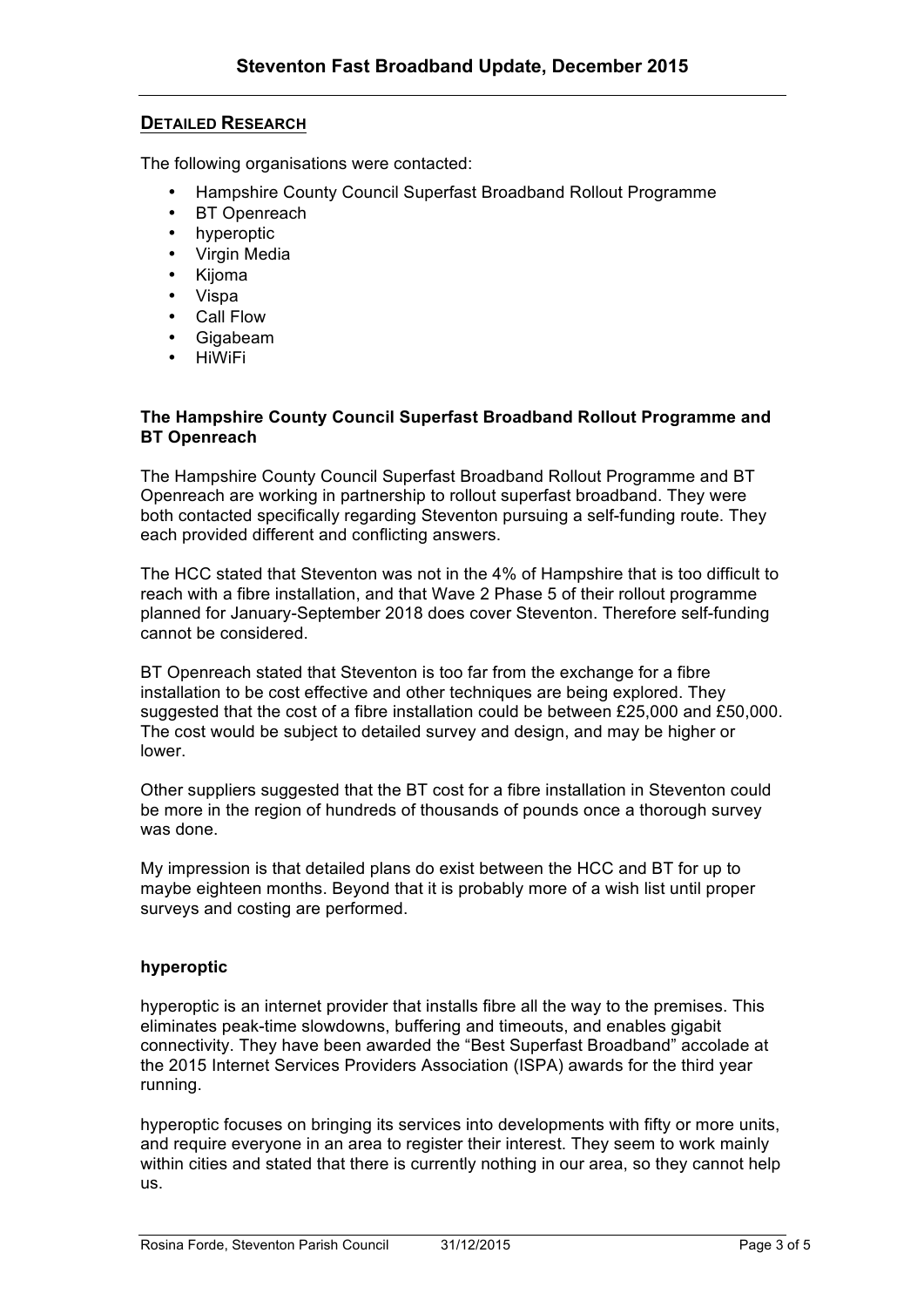# **Virgin Media**

For Virgin Media to bring cable to our area people must register their interest, and when there is a "hot spot" they will consider coming out.

## **Kijoma**

Kijoma is a wireless broadband provider. As their website was last updated in February 2014 this company was not investigated further.

#### **Vispa**

Vispa is a wireless broadband provider. They focus on areas that are considered to be "broadband not spots" or where customers are too far from their telephone exchange to receive broadband at all. Unfortunately, they only operate in the north of the country.

## **Call Flow**

Call Flow builds bespoke networks that are designed for each individual rural area.

They are able to link their own cabinets to BT's street cabinets to achieve a solution broadly similar to BT Infinity. Call Flow claim to be the only UK company with their cables deployed on BT poles and ducts under Ofcom regulated "infrastructure sharing". They have also been a wireless internet service provider for over ten years. Therefore, Call Flow is able to use a combination of fibre and wireless capabilities to deliver a hybrid solution that fits the specific requirements of a rural area.

An installation must be able to attract 30 - 50 customers. Call Flow ask for evidence that this threshold is likely to be reached through an agreed pre-registration process undertaken by the community co-ordinator or by the parish council.

They also require detailed plans from communities interested in working with them. These plans must include: Type of solution preferred and why; Options for reducing cost of installations, for example, can ducting for cables be dug cheaply or for free; Host sites provisionally agreeable to accommodating radio aerials; An outline network plan; Maximum loan amount likely, and planned lenders (residents, businesses or a combination); Forecast customer numbers, and if this aligns with loan amount.

As such a commitment and plan is required upfront, this company was not investigated further.